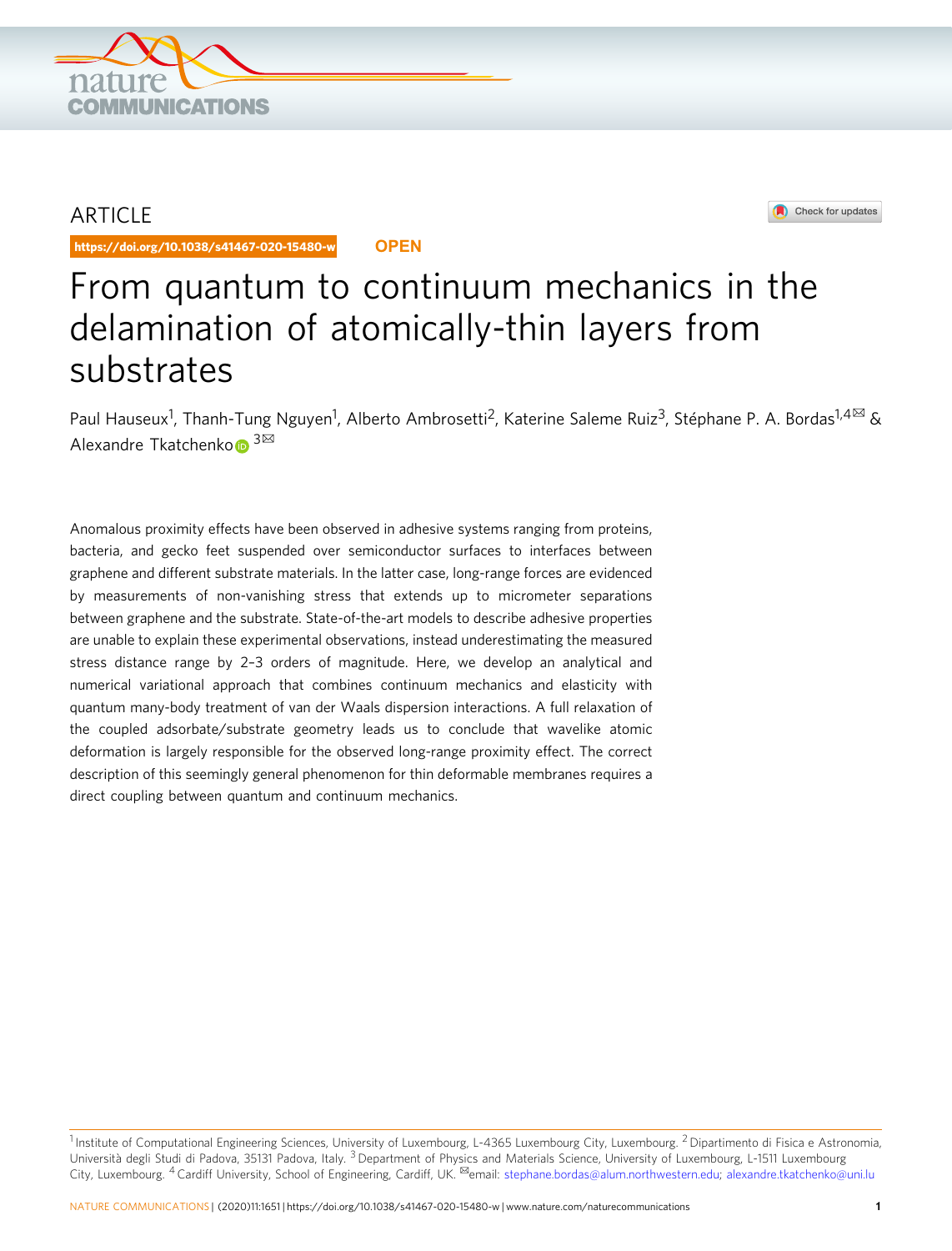tomically thin membranes exhibit unique electronic and mechanical properties $1-4$  $1-4$  $1-4$  and promise transformative impact on fields as varied as stretchable nanoelectronics<sup>5,6</sup>, transparent electrodes<sup>7</sup>, flexible devices<sup>8</sup>, energy devices, sensors<sup>9</sup>, and nanocomposites<sup>7</sup>. The actual implementation of such devices depends on interfacial properties between atomically thin membranes and their substrates. In particular, the interaction distance range and energy between membranes and a given substrate are of fundamental importance to understand interfaces between layered materials<sup>[10](#page-7-0)</sup> and to develop effective manufacturing processes such as roll-to-roll transfer<sup>[11](#page-7-0)</sup>, face-to-face transfer<sup>12</sup>, transfer printing<sup>13</sup>, or wet/dry transfer techniques<sup>14</sup>.

The different components in layered materials under normal conditions are often kept together through nonbonded van der Waals (vdW) interactions. Interaction distance ranges obtained through traditional models of vdW interactions are of the order of a few nanometers (more than 1 nm and definitely less than 10 nm). The delamination of a single graphene layer from a silicon substrate reported recently in ref. <sup>[15](#page-7-0)</sup> (adhesive energy of 357 ± 16 mJ m<sup>−</sup>2) is commensurate with vdW interactions. However, the estimated force per unit surface area during delamination plateaus only at a distance of  $\sim$ 1 µm. This result is in stark contradiction to all models of intermolecular interactions known to the authors, which predict an effective interaction range on the order of 2–10 nm, i.e. two to three orders of magnitude smaller than measured experimentally. Hence, it seems that even the fundamental nature and strength of the adhesive interactions between 2D materials and their substrates remain poorly understood.

For example, density-functional calculations with vdW corrections in ref. [16](#page-7-0) obtain an interaction distance range of 1 nm. Molecular dynamics (MD) simulations of interfacial adhesion of a functionalized graphene surface and polyethylene in ref. <sup>[17](#page-7-0)</sup> found an interaction range of 1.8 nm. Similarly, the dynamical interaction model proposed in ref.  $^{18}$  $^{18}$  $^{18}$  with a sequence of morphological water transitions yields an interaction range of 3–4 nm.

We emphasize that beyond the graphene/silicon system, recent experimental literature contains a plethora of examples where ultra-long-range interatomic and intermolecular interactions have been observed. This includes delamination of graphene on copper foil in refs. <sup>[19](#page-7-0)–21</sup>, adhesion between graphene membranes and their substrates in ref.  $^{22}$ , adhesion of silicon over silicon<sup>23</sup>, molecules suspended over metal surfaces $24$ , and bacteria over semiconductor protrusions $25$ . In general, such long-range forces are thought to be largely responsible for the observed unique properties of nanocomposites, active colloids, and extended biological systems<sup>26-28</sup>.

Here, we aim to significantly improve our fundamental understanding of quantum-mechanical (QM) forces behind interfacial cohesion at the mesoscopic length scale. In particular, we study the delamination of one-dimensional (1D) nanostructures and two-dimensional (2D) graphene from substrates by unifying QM many-body treatment of microscopic vdW interactions with a continuum mechanics model for the elasticity and adhesive traction-separation law (TSL). We employ an efficient QM Hamiltonian applicable to thousands of atoms and carry out full variational relaxation of the coupled graphene/substrate system for separations up to 50 nm. We conclude that nanoscale cooperative effects involving many-body dispersion enhancement, and coherent wave-like mechanical deformations, are largely responsible for the observed ultra-long-range stress in delamination of graphene from various substrates. Remarkably, the observed emergent stress seems to be a rather general phenomenon for thin deformable membranes and nanostructures, stemming from quantum-mechanical many-body treatment of interatomic interactions beyond the standard pairwise models for the non-covalent interactions.

#### Results

Traction-separation law for graphene delamination. Compelling evidence and clear quantitative assessment of ultra-longranged proximity effects were recently reported upon experimental delamination of graphene from silicon, carried out in ref. [15.](#page-7-0) The schematic of the experimental setup is shown in Fig. [1b](#page-2-0). In short, the insertion of a wedge opens a crack at the interface between silicon and graphene. The crack length is measured using infrared interferometry as a function of the wedge position. This information allows the calculation of the J integral<sup>15</sup>, a measure of the energy release rate, from which the adhesive stress  $\sigma(h)$  can be computed as a function of crack opening h.

As explained above, the main contribution to the adhesive energy in graphene-substrate systems is the vdW interaction between the two materials. Assuming that vdW interactions can be modeled in interatomic pairwise (PW) additive form, it is widely accepted that the distance range of such interactions is of the order of  $1-4 \text{ nm}^{16-18}$  $1-4 \text{ nm}^{16-18}$  $1-4 \text{ nm}^{16-18}$ . This is in stark contrast with the experimental observations of nonvanishing  $\sigma(h)$  that extends at least to 500-nm distance range for graphene on silicon $15$ .

To properly model complex adhesive phenomena, here we develop a comprehensive and hierarchical framework that bridges elastic and quantum-mechanical models for vdW interactions between the two materials with continuum descriptions of the TSL (see "Methods"). For the particular case of graphene on silicon, see Fig. [1](#page-2-0) for an overview. Nearest-neighbor atom interactions are modeled by harmonic springs, which provide a faithful representation of chemical interactions in one-dimensional systems. Conversely, vdW interactions act between all atoms in the system (beyond a certain interatomic distance cutoff), either via the standard pairwise (two-body) Lennard–Jones (LJ) approximation, or according to a more accurate, explicitly quantum-mechanical many-body dispersion<sup>29,30</sup> (MBD) model.

Our model can be generalized to a more sophisticated firstprinciples treatment of chemical bonds in a straightforward manner, and this remains an interesting avenue for future work. It is important to remark that the qualitative conclusions of this work are independent of the approximations we employ for the description of local elastic interactions, and it would be relatively straightforward to extend the current model to a more sophisticated treatment of local chemical interactions based on distances, angles, and torsions or embedded-atom potentials.

To describe the interfacial delamination experiments carried out in ref.  $15$ , we first build a model involving two atomic wires. We consider a structure containing two interacting wires, namely a carbon chain (426 C atoms) and a silicon chain (218 Si atoms). Equilibrium interatomic separations in the initial state are  $r_0^{\text{C--C}} = 1.2 \text{ Å}$  and  $r_0^{\text{Si--Si}} = 2.35 \text{ Å}$ . This leads to a structure of linear size  $L = 510$  Å.

The simplest possible approach to calculate numerically the dependence of the adhesive stress on interwire separation consists of using a "flat-separation model" (see Fig. [1d](#page-2-0)). In this case, the geometry of each of the two atomic chains is constrained to remain flat as they are separated from each other, and the crack opening is simply defined as the distance between the two chains. The results show that the adhesive strength rapidly decays to zero when the crack opening exceeds  $\sim$ 35 Å, meaning that the interaction range is slightly larger than those obtained in the literature<sup>[16](#page-7-0),[18](#page-7-0)</sup>, but remains three orders of magnitude smaller when compared with experimental observations. Importantly, the inclusion of quantum MBD interactions in a flat-separation model leads to a stronger adhesive stress for small crack openings (less than 15 Å), but yields only marginally larger adhesive range compared with PW calculations. We emphasize that despite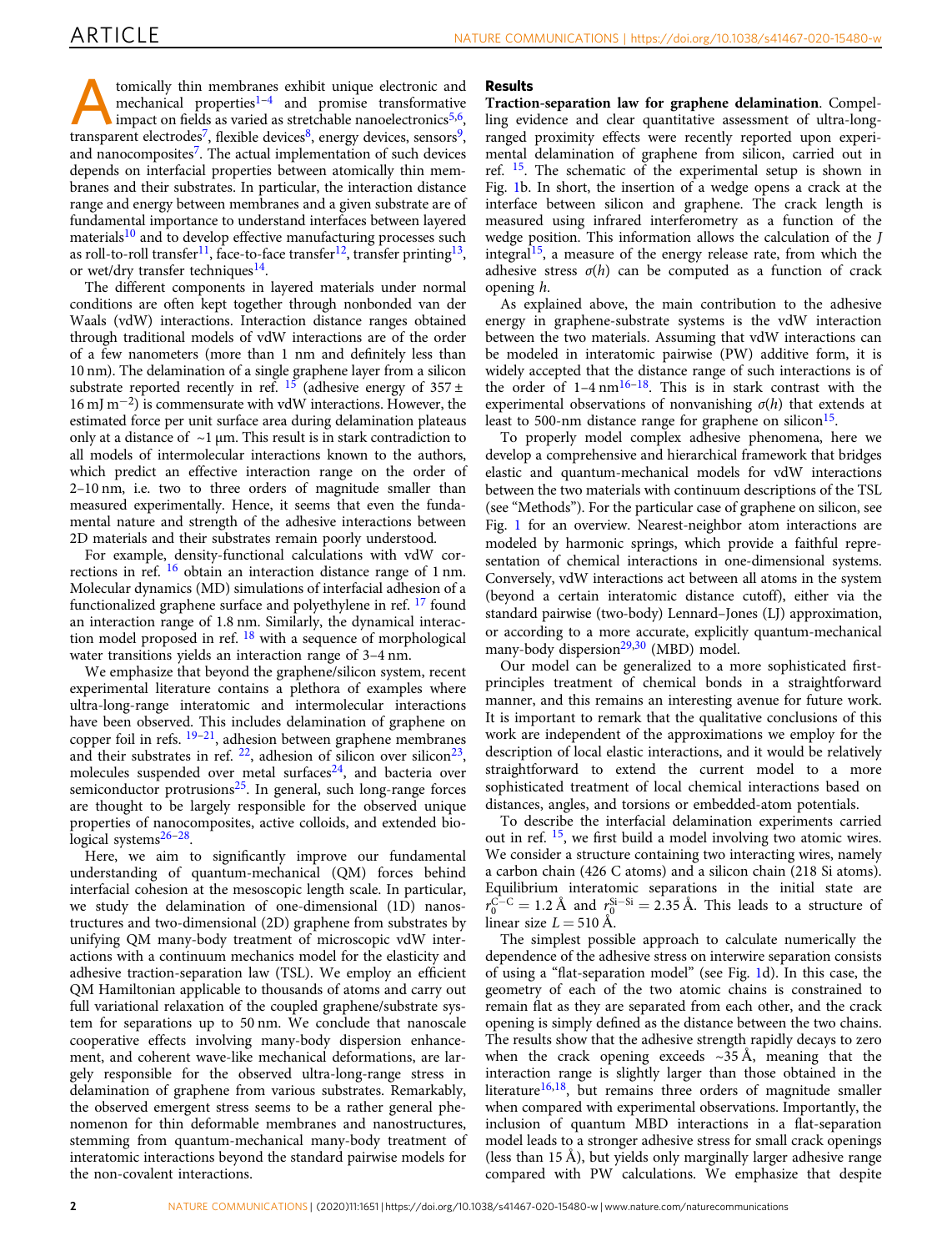<span id="page-2-0"></span>

Fig. 1 Adhesive stress between carbon and silicon obtained with different methods. Traction-separation law (TSL) calculated with numerical simulations with PW and MBD vdW interactions. The experimental setup for silicon/graphene/epoxy/silicon separation by using a test wedge, adapted from ref. <sup>[15](#page-7-0)</sup> is schematically depicted in **b**. Three schematizations of the delamination model are proposed to study the adhesive interface: the first is based on flat separation (d), the second corresponds to the variationally optimized configuration (c), and the last scheme is an approximation of the relaxed geometry in 3D (e). Delamination along the y direction is accentuated in diagram (e) for clarity. In each scheme, both PW and MBD vdW approaches are adopted to describe nonbonded interactions. Atoms are separated by covalent bonds, which can be described by the pairwise harmonic potential. TSLs obtained numerically between graphene and silicon are plotted for the different models. Ultra-long-range interaction is found by variational optimization based on MBD interactions. Comparison with experimental data from ref. <sup>[15](#page-7-0)</sup> is given in **a**. The MBD area indicates the sensitivity of MBD results with respect to the adopted damping parameters. The adhesive stress is computed exploiting the concept of cohesive zone volume element (CZVE), see details in "Methods" and Supplementary Note 3.

apparently similar adhesive stress ranges, the mechanisms for the stress in MBD and PW methods are radically different even for flat chains. Due to the intrinsic locality of the PW energy and forces, the total vdW vertical force that acts on a carbon atom comes from the contribution of only a few silicon atoms directly underneath. All these contributions have a negative (attractive) sign. In contrast, within the MBD approach, both carbon and silicon atoms are involved in the total vdW vertical force that acts on a carbon atom. More importantly, an analysis of the different MBD contributions corresponding to the collective modes of plasma-like charge fluctuations in the system shows that they can have either positive or negative signs. These contributions also have a strongly nonlocal character. The balance between positive and negative terms ultimately determines the overall force and shows nontrivial dependence on the actual geometrical configuration. A detailed analysis of the flat model is provided in Supplementary Note 7 and Supplementary Figs. 4–7. For the flatseparation model, we also expect equivalent results as obtained in this work when using alternative analytic approaches to vdW and Casimir interactions $31-36$  $31-36$  $31-36$ , given the qualitatively similar distance dependence of the dispersion forces in these models.

To achieve a more realistic description of the experiment, we also introduced a theoretical 3D approach for flat separation between a 2D membrane (graphene) and a bulk (silicon) substrate using the pairwise vdW potential, and compared the results with the flat-separation model involving two atomic wires. We obtain a slightly longer adhesive range with a 3D model; however, the adhesive stress still vanishes for a crack opening of  $\sim$ 45 Å. From this test, we conclude that a wire model, while being very approximate, can still reproduce at a semiquantitative level the dependence of the adhesive stress from the separation between layered materials.

Up to now, we have investigated the behavior of  $\sigma(h)$  for rigid geometries where all atomic positions match their equilibrium structure at infinite separation between materials. However, atomic relaxation due to the interaction between adhesive materials could be a decisive factor influencing  $\sigma(h)$ <sup>[37](#page-7-0)-[40](#page-7-0)</sup>. To investigate the effect of atomic relaxation, we developed a variational procedure based on energy and force minimization to characterize the fully relaxed equilibrium structure of two wires using PW and MBD methods (see "Methods"). The shape of the crack depends on the thickness and the speed of insertion of the wedge. In this paper, we model numerically the insertion of a thin wedge between two (initially parallel) chains at relative separation  $h_0$ , by applying small vertical displacements (1.5% of the length of the chain) to the right-hand side edge atoms (see Fig. 1c), while maintaining left-hand edge atoms fixed. To compute the TSL with atomic relaxation for large interchain separations, we build longer chains by connecting multiple chain blocks, performing numerical simulations for a discrete set of initial interchain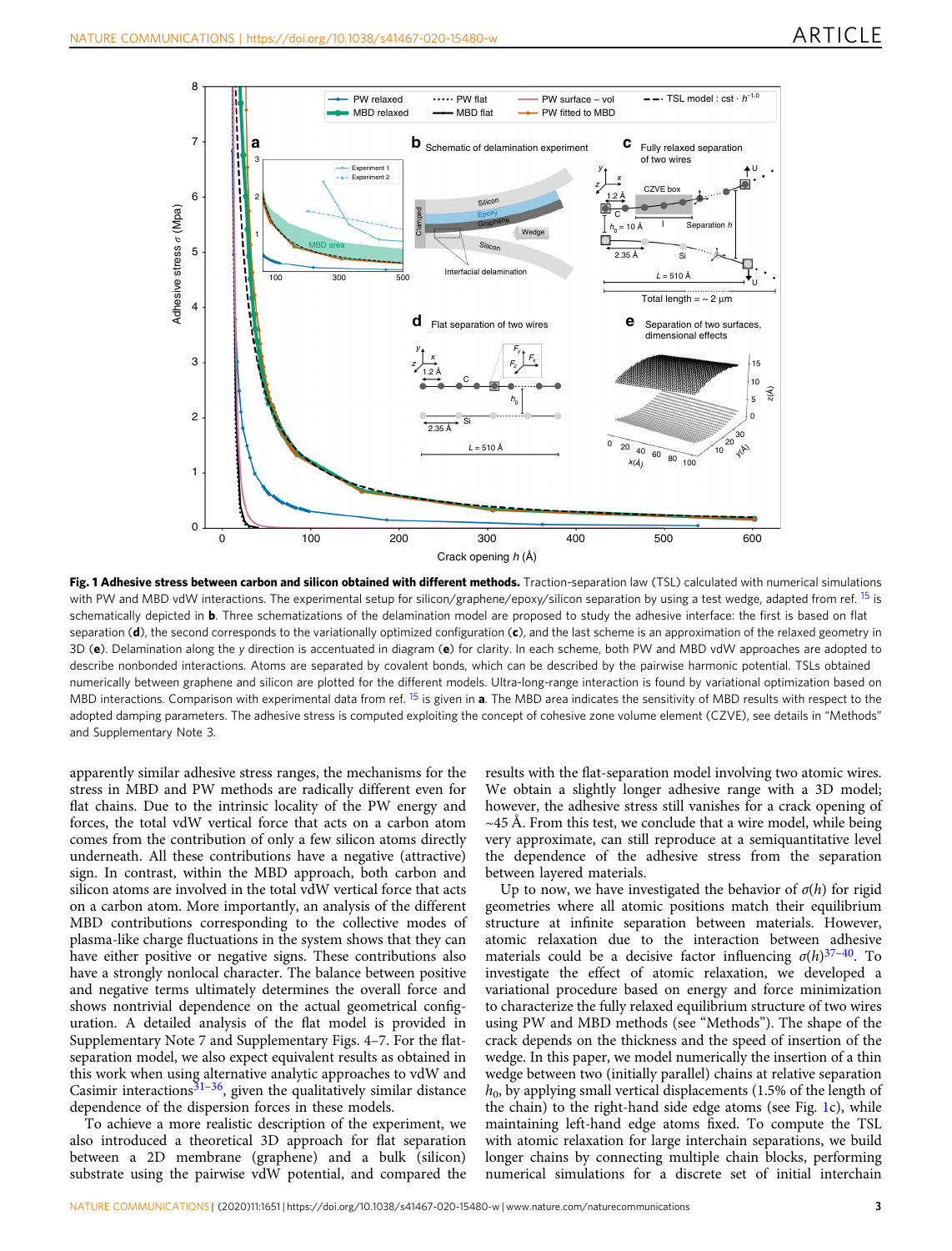(tail-to-tail) distances  $h_0$ . For each block of size L, we solve the variational minimization problem, imposing that the difference between two consecutive initial interchain distances  $h_0$  is equal to twice the total vertical applied displacement at the right end of each chain (see Fig. [1](#page-2-0)c). This ensures overall geometric continuity, despite block discretization. To investigate the adhesive behavior at separations in the range  $[10-600 \text{ Å}]$ , the total length (with 40 blocks) of each wire is equal to 2.04 μm. The vdW interactions between different blocks are neglected.

The vertical displacement is applied by small loading increments to avoid large elongations of carbon bonds, and we assume that the wedge insertion is sufficiently slow, such that the geometry reaches an equilibrium state after each increment. It is possible that vertical displacements alone cannot fully model the effect of the wedge, due to co-existing horizontal and shear displacements between the layers (shear strain). We thus performed additional tests (see Supplementary Note 6 and Supplementary Fig. 3) to study the effect of the wedge, i.e., the sensitivity to the size of the applied vertical/horizontal displacement on the adhesive stress.

The TSL obtained by this numerical procedure is shown in Fig. [1.](#page-2-0) The effect of atomic relaxation on the adhesive stress is indeed substantially more noticeable than the previously considered effects. For instance, already at the PW vdW level,  $\sigma(h)$  exhibits slower decay and reaches negligible values only at 100 Å, i.e., extending the range of the interaction by a factor of three compared with adhesion of bodies with rigid atoms.

Remarkably, upon inclusion of MBD vdW interactions, the effect of geometry relaxation qualitatively differs from the approximate PW level: the adhesive stress range now extends beyond 500 Å, i.e. increasing by more than an order of magnitude with respect to the rigid geometry configuration. We will demonstrate below (see also Supplementary Fig. 2) that such an increase in the adhesive stress range stems from a delicate interplay between electronic and atomic degrees of freedom via wave-like atomic geometry deformations that persist up to large separations between materials. The results presented in the main part of Fig. [1](#page-2-0) have been obtained with a conservative damping of the dipolar interactions within the MBD Hamiltonian (nearestneighbor dipole interactions were excluded for the C chain, see details in Supplementary Note 1). Another test was performed to study the sensitivity to changes in MBD parameters by allowing natural oscillator-wavefunction damping for nearest-neighbor dipolar interactions, which remarkably lead to even longer adhesive stress range. The MBD area shown in the inset (a) of Fig. [1](#page-2-0) illustrates the upper and lower bounds corresponding to these two sets of parameters, and clearly demonstrates the qualitative impact of MBD interactions for extending the distance range of the adhesive stress. The dependence of the adhesive stress with respect to distance in fully relaxed MBD geometries is in relatively good agreement with available experiments on graphene delamination from silicon $15$ . Since MBD calculations and especially variational geometry relaxation of extended systems imply substantial computational cost, extrapolation of MBD TSL curves to infinite chain size and larger chain separations is currently unfeasible. Hence, comparison with experiments remains qualitative at this stage. However, it is readily observed from Fig. [1](#page-2-0)a that only MBD leads to sufficiently slow  $\sigma(h)$  decay, compared with ultra-long-ranged experimental curves. We will also show below that a 2D/3D MBD model would in fact further increase both the magnitude and the range of the adhesive stress, arguably leading to an even better agreement with experiments.

Variational calculations based on MBD vdW interactions yield best agreement with experiments and offer novel insights into ultra-long-range adhesive stresses in low-dimensional materials (see below). However, the main advantage of effective PW models

for the vdW interaction over the explicitly quantum-mechanical MBD approach is their simple analytical expression, which implies high computational efficiency and applicability to much larger systems. Aiming to provide an effective PW potential that would reproduce the MBD results for 1D systems, we assessed different PW power laws and carried out for each power law full relaxations, effectively fitting the MBD TSL. The best fitted curve shown in Fig. [1](#page-2-0) is obtained with the following potential:

$$
E_{\rm PW-fitted-to-MBD} = -\sum_{j>i} \epsilon_{ij} \frac{0.79 \cdot \sigma_{ij}^4}{r_{ij}^4} = -\sum_{j>i} \propto \frac{1}{r_{ij}^4},\qquad(1)
$$

where  $r_{ii}$  the distance between two atoms (in atomic units). The effective interatomic PW potential in the above equation now decays as  $r_{ij}^{-4}$ , substantially differing from the traditional  $r_{ij}^{-6}$  LJ term, and effectively capturing the long-range quantum effects explicitly described by the MBD model. In fact, many-body effects are known to critically influence both intensity and powerlaw decay of the vdW interactions in low-dimensional nanostructures<sup>[27](#page-7-0),[31](#page-7-0),[41](#page-7-0)</sup>, being consistent with the obtained parameterization. We also note that the effective PW power law and the associated coefficient will greatly vary depending on the dimensionality and geometry of the system under consideration; hence, the obtained  $r_{ij}^{-4}$  vdW interaction power law is specific to the employed model of two 1D wires. Nevertheless, an extension of fitted effective pairwise interactions to different nanomaterials (to be addressed in future work) offers a promising direction to develop a systematic database of adhesive potentials for materials with different polarization properties, topologies, and dimensionalities.

### Analysis of physical parameters influencing the adhesive stress

In this section, we will provide a concise analysis of different physical parameters that influence the adhesive stress. This analysis will demonstrate that electronic charge-density fluctuations described by the MBD Hamiltonian interplay with atomic deformations, giving rise to wave-like geometrical patterns that are ultimately responsible for the observed long-range adhesive stress. Such deformations are absent or negligible in the localized pairwise vdW model, explaining the qualitative differences observed between PW and MBD approaches. In addition, aiming toward more realistic 2D/3D models, we performed MBD calculations for relaxed 2D geometry, with deformation modeled upon fully relaxed wire structures. The obtained results further reinforce our observations for wire models, i.e., the adhesive stress is enhanced both in magnitude and distance range for a 2D system. These additional tests demonstrate the robustness of our conclusions, and indicate that the observed long-range proximity effect is a general phenomenon for thin deformable membranes and flexible low-dimensional nanostructures, providing strong motivation for future adhesion experiments on systems of different dimensionality and topology.

To quantitatively analyze the relaxed geometries obtained upon variational optimization, normalized  $C$  atom  $y$  displacements are shown in Fig. [2](#page-4-0)b for different values of the interchain distance  $h_0$ . The analysis of this plot consistently reveals the existence of welldefined primary deformations, approximately corresponding to wave-like patterns with a wavelength corresponding to twice the length of one chain block  $(L = 510 \text{ Å})$ . Primary deformations can also be viewed as the main, large-scale relaxed-chain deviation from the ideal linear geometry connecting the two-chain edges. Under equal loading conditions, relaxed MBD geometries exhibit substantially higher non-linearity (i.e., smaller curvature radius) compared with the corresponding PW-deformed structures. The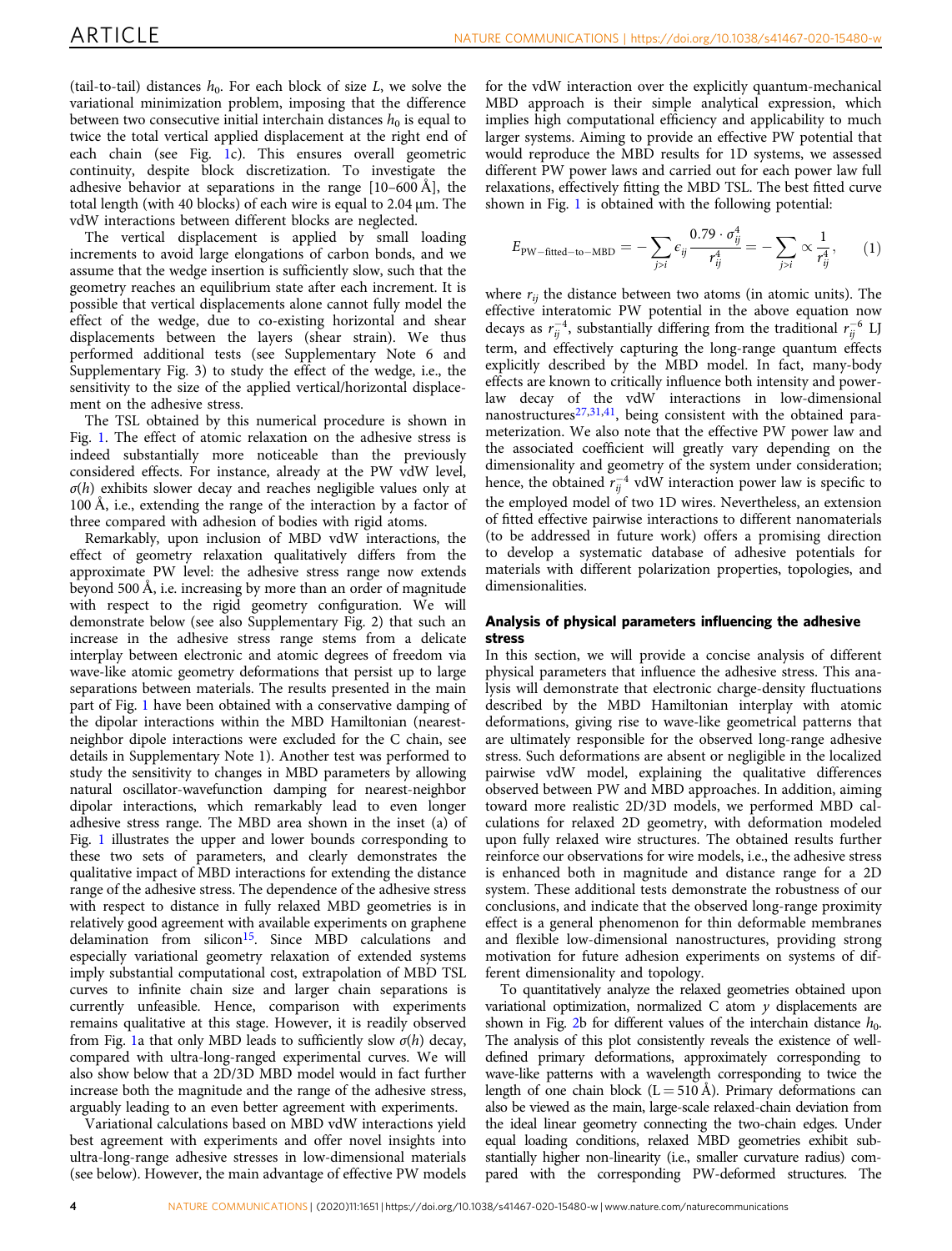<span id="page-4-0"></span>

Fig. 2 Analysis of physical parameters influencing the adhesive stress. a Secondary geometry deformations for different values of the interchain distance h<sub>0</sub>. Relaxed MBD geometries exhibit more pronounced deformations than those obtained from the PW model. MBD deformations slowly decrease at growing interchain distance, while the PW deformations quickly converge to zero for  $h \geq 25$  Å. b Carbon wires normalized y displacement in the relaxed geometry for different values of  $h_0$ . Relaxed MBD geometries exhibit more significant non-linearities compared with PW.  $\mathbf{c}$  Frequency spectrum of the collective electron-density oscillation modes, derived from the MBD Hamiltonian (plasmon dispersion) at various interchain distances ho. Frequency variation between a given interchain distance and  $h_0 = 10 \text{ Å}$  is reported for the lowest and highest energy mode intervals. **d** Adhesive stress as a function of the interchain/surface distance for three models with different dimensionality. Dimensional effects are clearly captured showing that the most complex 3D separation model (where both structures are allowed to delaminate in all directions) exhibits longer adhesive stress range and larger adhesive strength.

observed non-linearity enhancement is to be attributed to the stronger and longer-ranged dispersion interactions $27,41$ , arising in the quantum-mechanical MBD approach due to correlated many-body charge fluctuations. Increasing  $h_0$  gradually leads to weaker nonlinearity, consistent with the decrease in interchain vdW interaction.

We further analyze our system by fitting optimized geometries via a quadratic polynomial, and determine secondary geometrical patterns as the difference between the actual relaxed geometries and smooth fitted polynomials (see Fig. 2a). Again, relaxed MBD geometries exhibit substantially larger secondary deformations with respect to PW. MBD-induced distortions slowly decrease at growing interchain distance, while PW deformations converge to zero already for  $h_0 \geq 25$  Å. Such secondary deformations also exhibit wave-like patterns and correlate both with primary structure non-linearity and occurrence of ultra-long-ranged adhesive stress  $\sigma(h)$ . Physically, formation of primary and secondary geometric distortions implies effective enhancement of the interchain vdW binding (see Supplementary Note 5), with consequent increase in the overall adhesive stress  $\sigma(h)$ . However, while such deformations in principle exist both at the PW and MBD levels, mechanical deformations come at a non-negligible elastic energy cost, which can be efficiently released only when including many-body vdW interactions.

MBD oscillation modes. Many-body vdW interaction enhancement occurring in low-dimensional nanostructures ultimately relates to the highly coherent motion of fluctuating electronic dipoles, and the consequent presence of slowly decaying oscillating electric fields. Hereafter, we report the energy eigenvalue spectra corresponding to the 3N collective eigenmodes of the many-body dispersion model, in ascending frequency order for two 1D wire models comprising 644 atoms, at interchain distances ranging from 10 to 200 Å (see Fig. 2c). These eigenmodes correspond to collective electronic polarizations with plasmonic character as discussed in detail in ref.  $27$ . More precisely, the lower-energy modes are associated with electronic fluctuations extending over the whole chain, with the largest dipole oscillation components parallel to the chain axis. In contrast, higher-energy modes also involve hybrid fluctuations, which have finite components in directions parallel and perpendicular to the longitudinal axis.

Due to interchain dipole coupling, collective modes arising in the two chains interact, undergoing frequency shifts (and consequent total energy variations) that ultimately determine interchain vdW attraction. As from Fig. 2c, the frequency shifts due to interchain coupling (here computed by comparing different interchain distances) are small (of the order of  $10^{-5}$ Ha). However, the vdW energy difference between distinct geometries involves integration over the whole frequency spectrum. Hence, in spite of the single modes undergoing modest shift, summation over about 2000 modes still leads to sizeable energy variation for different  $h_0$  values. We note that while in flat 1D chains the low-frequency longitudinal modes alone essentially determine the whole interfragment vdW interaction, in the present systems, the symmetry loss caused by primary and secondary patterns involves more complex dependence on mixed modes. In fact, structural curvature variations and interaction between nonparallel chain segments turn out to effectively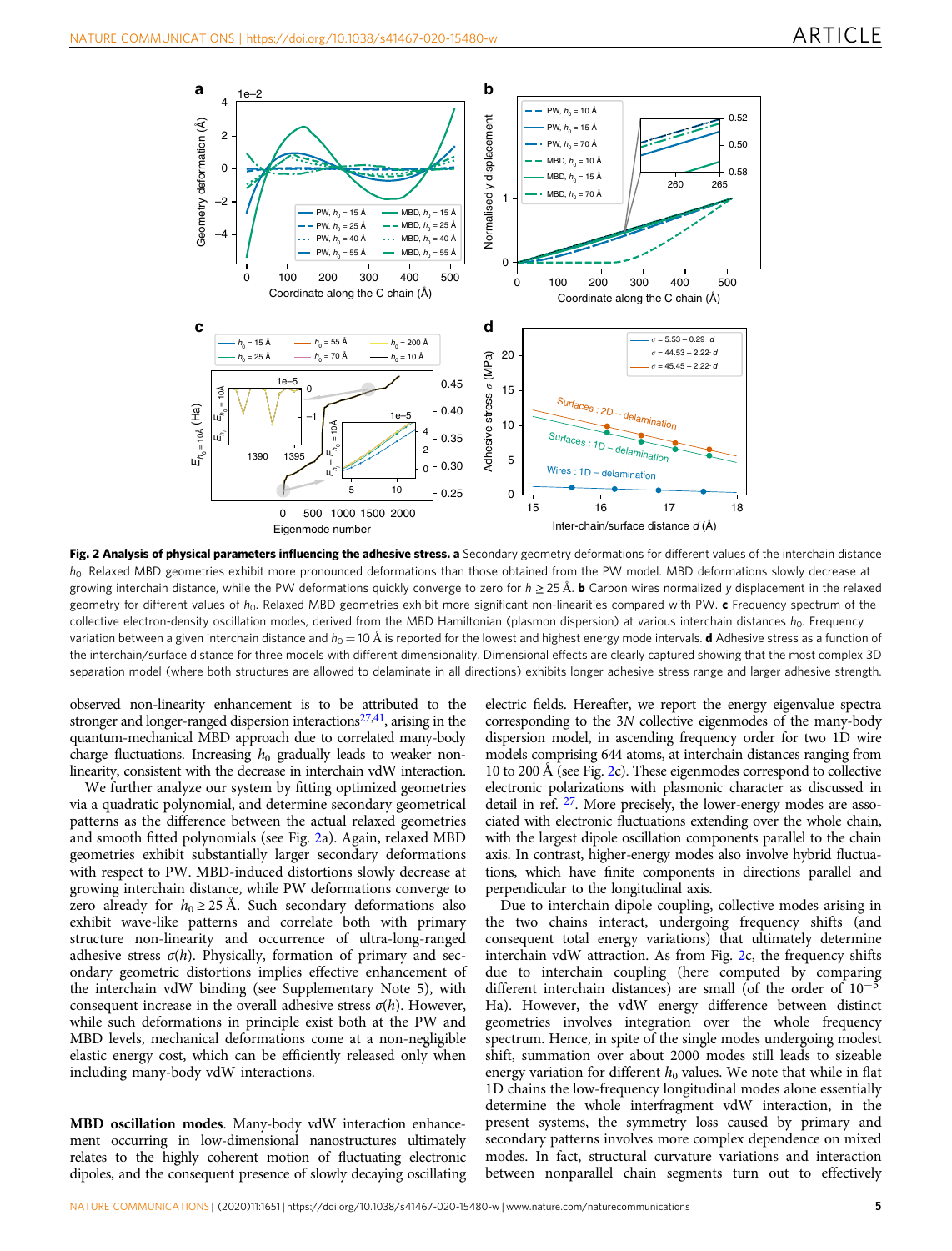enhance the relevance of transverse electronic oscillations. For instance, in Fig. [2c](#page-4-0), we report frequency shifts between configurations with different  $h_0$ , for selected spectral ranges both at high and low frequency. We observe that the lowest frequency modes are shifted upward in energy by an increase in the interchain distance, whereas an opposite, yet comparably relevant effect is found for the selected higher-energy eigenmodes. Physically, the coupling between distorted (nonparallel) chains tends to contrast the "coherence" of MBD longitudinal fluctuations occurring along each separate chain, increasing the frequency of the lowest eigenmodes. In contrast, transversal fluctuations can be stabilized (lowered in energy) by the interchain coupling, as they acquire a nonvanishing effective longitudinal component in curved geometries.

Overall, the highly collective wave-like character of both mechanical atomic deformations and many-body plasmon-like electronic oscillations unavoidably implies complex interplay between electrons and ions, which could not be captured within the widely used PW vdW approximation. In fact, the PW model has no underlying mechanism for delocalized response, either electronic or ionic. MBD-based coupled quantum mechanics/ continuum mechanics therefore provides a major step forward, due to the naturally built-in cooperativity between charge fluctuations and geometrical deformations.

We also point out that long-range atomic deformations (lying in the infrared frequency region) can efficiently interact via the electromagnetic field with the quickly oscillating plasmonic modes $42,43$ . In fact, while each of these collective charge oscillation modes lies in the ultraviolet-frequency region, the integral over plasmonic frequency shifts is situated in the infrared range. The coupling between quick many-electron oscillations and slow collective atomic vibrations is thus an essential ingredient of the present variational optimization, and ultimately determines the observed wave-like geometry patterns. Future work will concentrate on a systematic investigation of these cooperative coupling effects over a broader class of systems.

MBD dimensional effects. To move beyond the 1D models studied with MBD up to this point, we now consider three different geometries, constructed taking a deformed 1D chain as shown in Fig. [2b](#page-4-0) as a starting point: (i) two wires modeled by only a onedimensional linear delamination; (ii) a two-surface model with a directional delamination along the z axis described by  $z(x) = ax +$  $h_0$ ; (iii) a two-surface model with delamination in both the y and the *z* axes described by a quadratic surface:  $z(x, y) = ax + by^2 + c$ . For the surface models, we fixed all the atomic positions to calculate directly the vdW forces (without minimization to compute the optimal relaxed geometries). Both two-surface models offer approximate 2D/3D extensions of the relaxed two-chain model to the case of graphene delamination, thus providing comparison and validation of the above results in the context of membrane adhesion. More specifically, a cut of the surface by a plane perpendicular to the  $y$  axis (see Fig. [1e](#page-2-0)) gives a linear profile with the same slope as the linear fitting curve obtained from the results of the 1Drelaxed chains. For the profile  $z(x, y)$ , the parameter b is fixed to study the effect of delamination along two different axes.

We investigated the adhesive stress as a function of the separation for a distance range between 15 and 18 Å, in order to probe how the slope and magnitude of the adhesive stress change from 1D to 2D models. For the two-surface models, 3936 carbon atoms and 774 silicon atoms are used. The 3D delamination model between the two surfaces is schematically illustrated in Fig. [1e](#page-2-0). Carbon atoms are arranged following a hexagonal lattice with a lattice constant of 1.2 Å, while silicon atoms are arranged on a regular grid with a lattice constant of 2.35 Å. The adhesive

stress is computed using the Cohesive Zone Volume Element (CZVE) described below and the results are presented in Fig. [2d](#page-4-0). In our 1D calculations, the length of the CZVE is fixed as  $l =$ 60 Å. For the surface models, the CZVE is a surface of length  $l =$ 60 Å and width 25 Å.

The analysis of these preliminary calculations shown in Fig. [2d](#page-4-0) confirms the importance of dimensional effects and the fact that the full 2D/3D model increases both the strength and the range of the adhesive stress, offering stronger evidence for the agreement between our quantum/continuum model and experimental predictions.

#### Discussion

We developed a coupled quantum/continuum model to calculate adhesive traction-separation laws for arbitrary nanomaterials via variational optimization, combining elastic theory of interatomic bonds with full inclusion of quantum-mechanical many-body vdW interactions. Application of the method to delamination of low-dimensional nanostructures—including 1D chains and 2D graphene—from Si substrates reveals a complex interplay between structural deformations and many-body vdW interactions, ultimately leading to ultra-long-ranged proximity effects. While the TSL produced by traditional pairwise vdW approaches underestimates the interaction range by three orders of magnitude compared with experiment, an appropriate account of quantum-mechanical many-body effects and the resulting geometry deformations substantially extends the distance range of the adhesive stress, providing qualitative agreement with experimental evidence. Physically, long-ranged quantum many-body vdW interactions result in an adhesion-enhancement mechanism, involving the emergence of coherent wave-like geometrical deformations. This effect implies cooperative interplay between atomic mechanical deformations and collective quantummechanical charge oscillations. Hence, widely adopted classical atomistic molecular dynamics simulations would entirely miss the emergent long-range proximity effect observed in this work.

Our work paves the way in the broad and largely unexplored domain of quantum/continuum simulations. Many points remain open for investigation to ensure that the proposed model actually reflects experimental conditions. For instance, our approach should be tested on higher-dimensional 3D nanostructures. Dimensional effects play a crucial role, as we qualitatively showed that full relaxation of a complex 3D model tends to better reconcile experimental observations with longer adhesive stress range and larger adhesive strength.

The role of defects (e.g., topological and vacancy defects) should also be investigated as these can alter the overall polarizability and influence, in a self-consistent manner, the global macroscopic behavior of the materials. Thermal effects were not considered in this work, but we speculate that finite temperature should in fact increase the adhesive stress in the presence of MBD vdW interactions. In fact, infrared vibrations of organic matter are amplified upon increasing the temperature $42,43$ , and this suggests that electronic delocalization increases concomitantly. It would also be interesting to go to multilayer structures and study the mode mixity dependence of adhesive properties and fracture toughness<sup>44</sup>.

The quantum/continuum framework developed in this work can be used in a broad spectrum of applications, including the wear and tear of material interfaces, tribological properties of surfaces, mechanical properties of nanocomposites, or transport and behavior of biological membranes. This work makes a necessary step toward the construction of efficient multiscale methodologies, bridging directly quantum mechanics to continuum mechanics for describing stress and adhesion in complex nanoscale and mesoscale materials.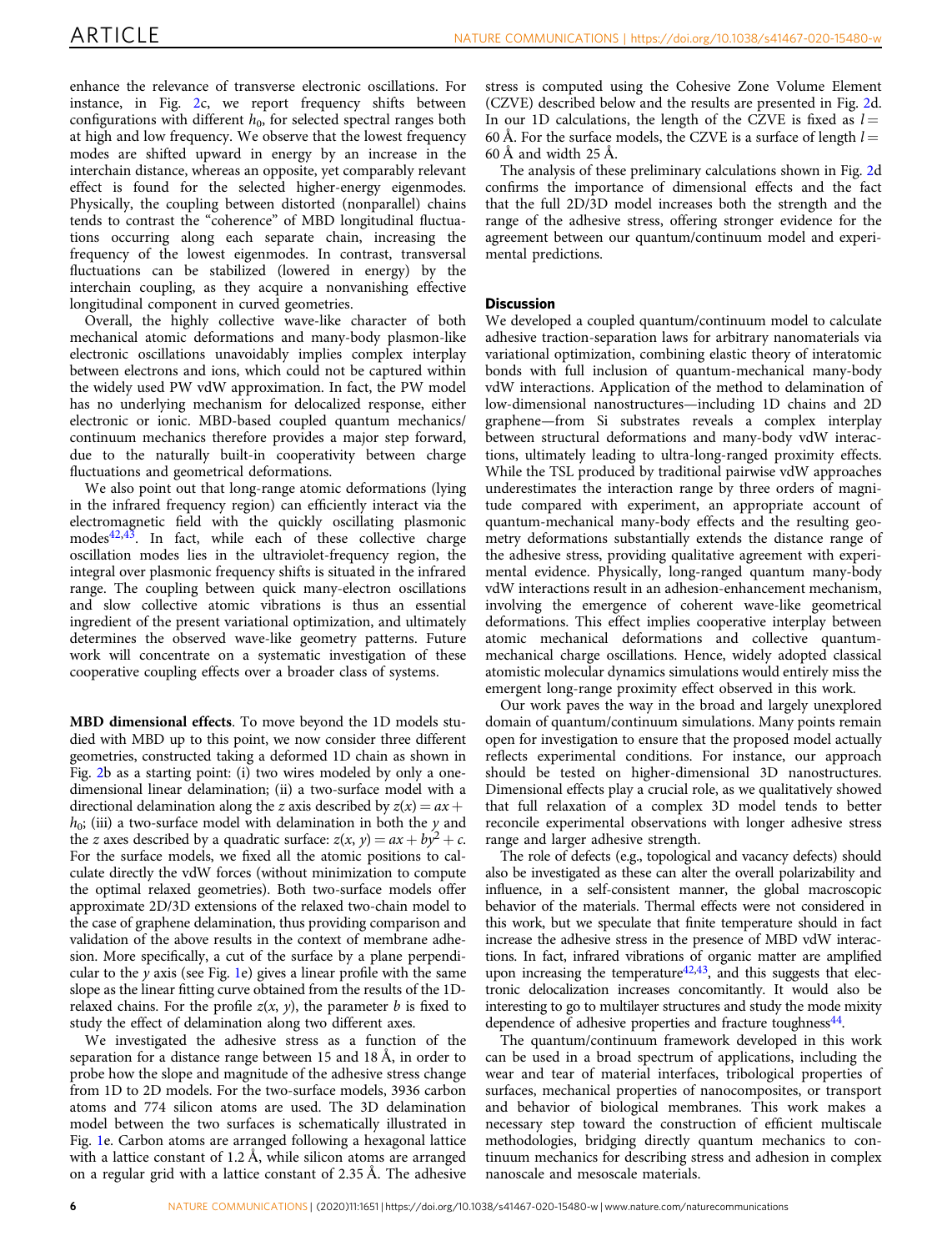#### <span id="page-6-0"></span>**Methods**

Methodology. We present here the methodology to extract the TSL. We model the experimental setup through two kinds of separation at the atomic scale: (a) simple approximation of the deformed geometry for interfacial separation, and (b) a variational method to characterize the deformed configuration where the geometrical complexity of both interfaces is taken into account. We also provide in Supplementary Note 2 a theoretical 3D approach to treat the flat separation between a surface (graphene) and a volume (silicon) with a pairwise potential.

van der Waals dispersion interactions. Both pairwise (PW) and many-body (MBD) approaches are considered to compute the vdW forces at each particle. For the PW method, the vdW interactions are described by the attractive part of a Lennard–Jones (LJ) potential without damping function. In the second case, we adopt the MBD method $29$ , a powerful approach for calculating the interatomic interaction energy based on the adiabatic connection fluctuation dissipation theorem (ACFDT) within the random-phase approximation (RPA) for a model system comprising quantum harmonic oscillators (QHO) interacting via the<br>dipole–dipole interaction potential<sup>45</sup>. The MBD model generalizes the pairwise vdW energy expression by considering all orders of the dipole interaction between fluctuating atoms. Following the work of Ambrosetti et al.<sup>30</sup>, the ACFDT–RPA correlation energy for the MBD model is expressed as follows:

$$
E_{\rm c,MBD} = \frac{1}{2\pi} \int_0^\infty \rm{Tr}[\ln(1 - AT)]d\omega,
$$
\n(2)

where A is a diagonal  $3N \times 3N$  matrix, which is defined as a function of the polarizability α and frequency  $ω$ .  $A_{lm} = -δ_{lm}α_l(iω)$  for the case of isotropic QHOs, and  $T$  is the dipole–dipole interaction tensor:

$$
T_{ij}^{ab} = \nabla_{r_i} \otimes \nabla_{r_j} v_{ij}^{\text{gg}}, \tag{3}
$$

*i*, *j* indicate atom *i* and atom *j*, *a* and *b* specify the Cartesian coordinates, and  $v_{ij}^{\text{gg}}$  is a modified Coulomb potential, used to incorporate overlap effects for a set of fluctuating-point dipoles

$$
v_{ij}^{\rm gg} = \frac{\text{erf}(r_{ij}/(\beta \cdot \tilde{\sigma}_{ij}))}{r_{ij}}, \qquad (4)
$$

in which  $r_{ij}$  is the interatomic distance between atom *i* and *j*;  $\tilde{\sigma}_{ij}$  an effective width,  $\tilde{\sigma}_{ij}=\sqrt{\sigma_{ii}^2+\sigma_{jj}^2}$  computed from the atom's Gaussian widths  $\sigma_{ii}$ ,  $\sigma_{jj}$  of atoms  $i$  and  $j$ , respectively.  $β$  is an empirical constant; a value greater than 1 corresponds to an interaction that is shifted to larger distances.

The interatomic forces are derived by taking the gradient of the energy defined in Eq. (2), which gives

$$
F_{\rm c,MBD} = -\nabla E_{\rm c,MBD} = \frac{1}{2\pi} \int_0^\infty {\rm Tr} \left[ \frac{\nabla A T}{(1 - A T)} \right] \mathrm{d}\omega. \tag{5}
$$

The matrix A (and hence the polarizabilities) is assumed to be independent of the atomic positions so that the differentiation ∇AT can be efficiently performed via Gauss-Legendre quadrature<sup>30</sup>.

#### Chemical binding energy. In the framework of unidimensional separation

between two wires with small deformation, the bonding energy due to alteration of bond and torsion angles can be neglected. Hence, the bonding energy is assumed to be mainly due to the interaction between atomic pairs where atoms are separated by one covalent bond, which can be described by the pairwise harmonic potential

$$
E_{\rm b} = \frac{\gamma}{2} (r - r_0)^2, \tag{6}
$$

where  $r_0$  is the ideal equilibrium length at the initial state, r is the new equilibrium bonding length in the deformed state, and  $\gamma$  is the force constant, which determines the bonding strength.

Flat separation between two wires. To model the interfacial delamination experiments carried out in ref. [15](#page-7-0), we first build a simple 1D model involving two atomic wires, namely a carbon chain (426 C atoms) and silicon chain (218 Si atoms). The interfacial separation is here modeled by the interchain distance h. In this case, the geometry of each of the two atomic chains is constrained to remain flat, and we can directly compute the vdW forces for different values of h.

Relaxed separation of two wires. Variational principle based on energy minimization is used to characterize the relaxed structure. The total energy E for the system containing the same two wires can be assumed as a summation of nonbonding energy  $E_{\text{nb}}$  and bonding energy  $E_{\text{b}}$ :

$$
E = E_{\rm nb} + E_{\rm b}.\tag{7}
$$

The nonbonding (vdW) energy  $E_{\text{nb}}$  is modeled either by PW or by MBD.

Boundary conditions are chosen as follows: for each chain block, the head atoms of the C/Si chain are gradually displaced in the y direction by repeated displacement increments  $\Delta u_y^{\rm Si}=0.1$  Å and  $\Delta u_y^{\rm C}=0.1$  Å, while the x displacements of these two atoms are fixed to zero due to symmetry. Tail atoms (left-hand side) are kept fixed along both  $x-$  and  $y$  directions, at interchain distance  $h_0$  (see Fig. [1](#page-2-0)c). Knowing the full potential energy, we formulate a variational principle based on energy minimization to determine the deformed geometry of the atomic structure

$$
x = \text{Arg}\left\{\inf_{x}(E)\right\},\tag{8}
$$

where  $x$  represents the atomic positions and  $E$  the total energy in the  $x$ configuration. The solution of this optimization problem yields optimized structures for PW or MBD interaction models after each displacement increment. To avoid unphysically large energy gradients within the atomic wires, applied displacement must be small compared with the structure size. The number of increments depends on the desired level of loading. A chain block has a length  $L =$ 510 Å. The whole chain model is composed of 40 such blocks, yielding a chain length of  $2.04 \mu m$ . For each chain block, the chosen total applied displacement u corresponding to the insertion of a small wedge is equal to 7.5 Å (1.5% of the length of one chain block).

Procedure to construct continuum traction-separation laws. The parameters used for the numerical simulations involved in the harmonic potential, the Lennard–Jones potential, and the MBD method are shown in Supplementary Table 1. We define the adhesive force  $F_y^i$  on a given atom *i* in the carbon chain as the sum of all vdW forces exerted by all atoms in the system (both chains). This adhesive force is in equilibrium with the chemical binding forces. To compute the adhesive stress at atom  $n$  along the carbon chain, we sum the adhesive forces acting on all atoms *i* with  $1 \le i \le n$ , where atom 1 sits at the clamped edge, and divide this resulting adhesive force by the total surface  $nd_{C-C}d_0$ :

$$
\sigma = -\frac{1}{n} \sum_{i=1}^{n} \frac{F_{y}^{i}}{d_{C-C} d_{0}},\tag{9}
$$

where  $d_{C-C}$  is the distance between neighboring carbon atoms and  $d_0$  is a suitable length scale, fixed to 1 Å, which is a standard order of magnitude compared with the range of values commonly used<sup>[46](#page-7-0)</sup>. To compute the adhesive stress, we do not take into account the atoms where the vdW force is above the threshold value of 0.001 nN. Hence, several atoms (typically three/four) located close to boundary atoms are removed . This prevents spurious oscillations due to boundary effects. First, the relaxed structure is used to compute vdW forces. Then, the cohesive zone volume proposed in ref.  $47$  is used as a basis to construct the traction-separation laws. The atomic structure is divided into a number of boxes containing several atoms, called the cohesive zone volume element (CZVE). We determine the cohesive parameters in each box. This approach leads to smooth cohesive properties along the chain, leading to a homogenized continuum traction-separation law. The CZVE concept has been successfully used in refs.  $48,49$  $48,49$  $48,49$  where the tractionseparation law of interfaces has been used in other contexts. In our calculations, the length of the CZVE box is fixed as  $l = 60 \text{ Å}$ . The corresponding crack opening is approximated as the average distance between two opposite CZVEs. We construct the TSL by applying Eq. (9) in the context of the CZVE technique. More details are provided in Supplementary Note 3.

#### Data availability

All relevant data and code to reproduce the results presented in this paper are available from the corresponding author upon reasonable request.

Received: 17 September 2019; Accepted: 6 March 2020; Published online: 03 April 2020

#### **References**

- 1. Novoselov, K. S. et al. Two-dimensional gas of massless Dirac fermions in graphene. Nature 438, 197 (2005).
- 2. Zhang, Y., Tan, Y. W., Stormer, H. L. & Kim, P. Experimental observation of the quantum hall effect and Berry's phase in graphene. Nature 438, 201  $(2005)$
- Balandin, A. A. et al. Superior thermal conductivity of single-layer graphene. Nano Lett. 8, 902 (2008).
- Lee, C., Wei, X., Kysar, J. W. & Hone, J. Measurement of the elastic properties and intrinsic strength of monolayer graphene. Science 321, 385 (2008).
- 5. Novoselov, K. S. et al. Electric field effect in atomically thin carbon films. Science 306, 666 (2004).
- 6. Bunch, J. S. et al. Electromechanical resonators from graphene sheets. Science 315, 490 (2007).
- 7. Kim, K. S. et al. Large-scale pattern growth of graphene films for stretchable transparent electrodes. Nature 457, 706 (2009).
- 8. Park, H. et al. Flexible graphene electrode-based organic photovoltaics with record-high efficiency. Nano Lett. 14, 5148 (2014).
- 9. Yoon, H. J. et al. Carbon dioxide gas sensor using a graphene sheet. Sens. Act. B: Chem. 157, 310 (2011).